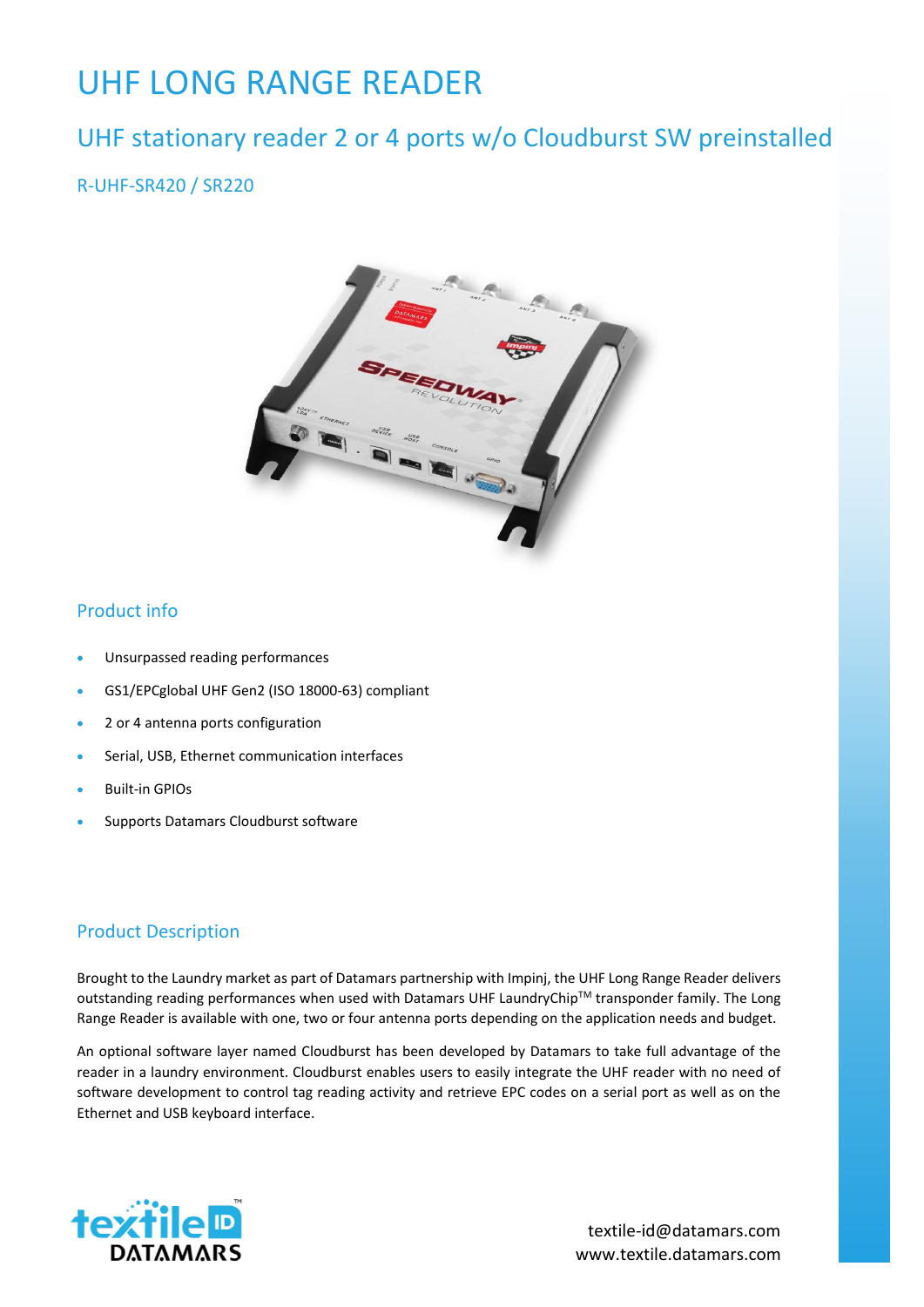# UHF LONG RANGE READER

R-UHF-SR420 / SR220

#### Technical data

| Dimensions (L x W x H)    | 190 x 175 x 30 mm (7.5 x 6.9 x 1.2 inches)                                                                                                                                                       |
|---------------------------|--------------------------------------------------------------------------------------------------------------------------------------------------------------------------------------------------|
| Weight                    | 0.68 kg (1.5 lbs)                                                                                                                                                                                |
| Operating temperature     | -20 °C to +50 °C (-4 °F to 122 °F)                                                                                                                                                               |
| Humidity                  | 5 % to 95 %, non-condensing                                                                                                                                                                      |
| Power supply              | Power over Ethernet (PoE) IEEE 802.3af<br>AC-DC power supply unit rated 24VDC/2.1A - sold separately                                                                                             |
| Power consumption         | 13.5 W @ +32.5 dBm, 11.5 W @ +30.0 dBm, 3 W @ Idle                                                                                                                                               |
| Operating frequency range | 865-960 MHz - specific bands covered by different models                                                                                                                                         |
| RFID compliance           | GS1/EPCglobal UHF Gen2 (ISO 18000-63)                                                                                                                                                            |
| Transmit power            | FCC: 32.5 dBm AC / 31.5 dBm PoE - R-UHF-SR420/SR220<br>ETSI: 31.5 dBm AC / 30.0 dBm PoE - R-UHF-SR420/SR220<br>FCC: 30.0 dBm AC and PoE - R-UHF-SR120<br>ETSI: 30.0 dBm AC and PoE - R-UHF-SR120 |
| Receive sensitivity       | -84 dBm (maximum)                                                                                                                                                                                |
| Return loss               | 10 dB (minimum)                                                                                                                                                                                  |
| Antenna ports             | 4 monostatic - R-UHF-SR420<br>2 monostatic - R-UHF-SR220                                                                                                                                         |
| <b>GPIO</b>               | 4 optically isolated inputs (30 V DC max.)<br>4 optically isolated outputs (30 V DC max.)<br>5V, 200 mA max. power supply output available                                                       |
| Interfaces                | 10/100BASE-T Ethernet, RS-232, USB (HID)                                                                                                                                                         |
| Warranty                  | 1 year                                                                                                                                                                                           |